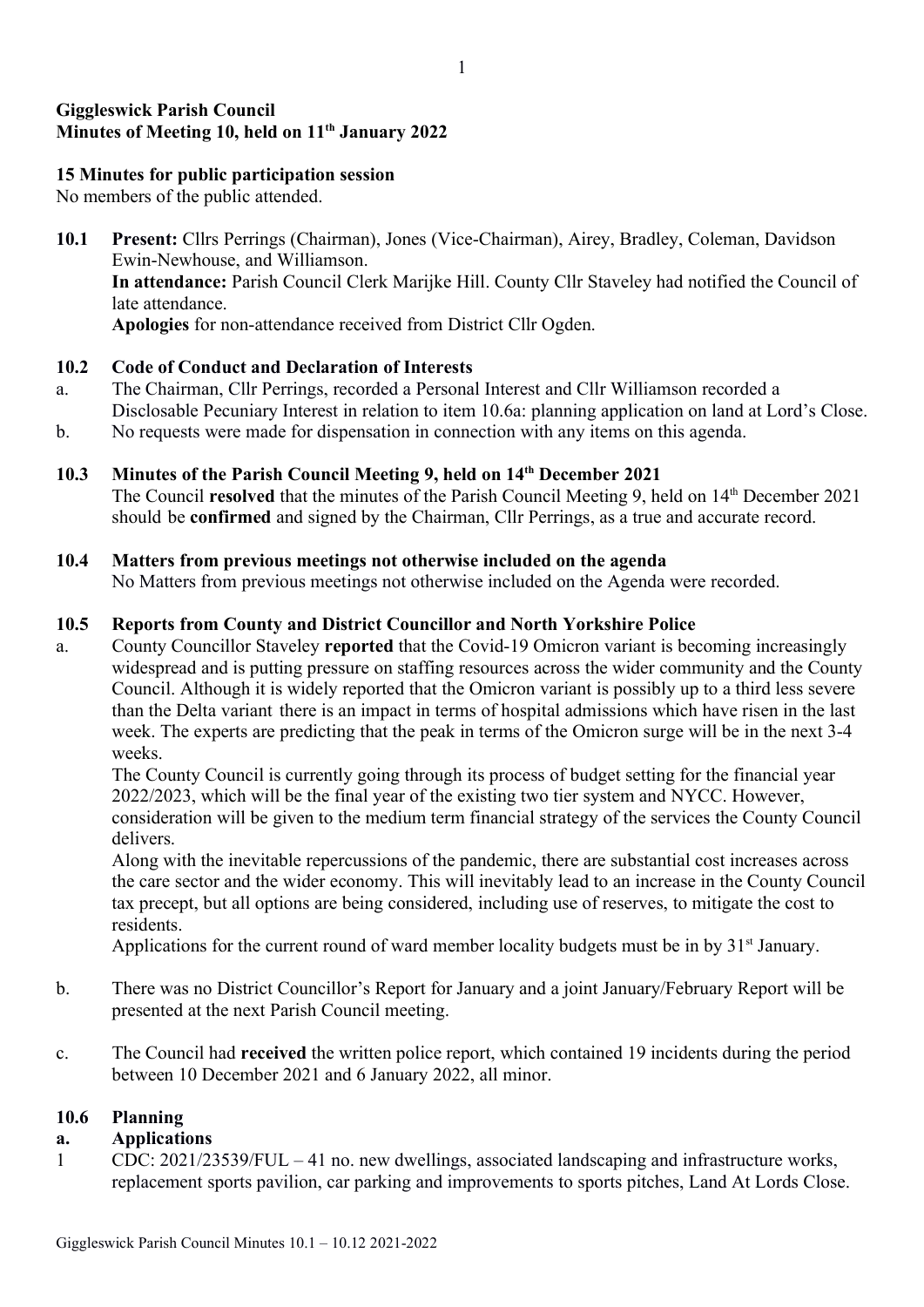Regarding the 41 new dwellings the Council agreed that the number of houses (41) on the application is significantly over the number listed within the Local Plan (35) for site SG014. The density is not in keeping with surrounding developments, neither is the type of housing, proposed to be 2 ½ and 3 storey high. Reconstituted stone walls and grey concrete roof tiles are not in line with paragraph 126 of the National Planning Policy Framework. There is inadequate infrastructure to support the additional cars in an existing problematic area. The Council noted that the developer has marked Bankwell Road as 'on-street parking' on the Design and Access Statement and agreed to object to this statement. The Council agreed that Policies ENV4 (a) and ENV5 regarding biodiversity net gain be implemented.

Regarding the replacement of the sports pavilion, car parking and improvement to sports pitches, the Parish Council agreed that the proposed Floor Plan and Elevations is misleading in terms of which aspect of the design is north facing and which is south facing and therefore, where the access into the building will be. The Council raised concerns that there is long distance between the car park and the club room facilities, particularly for those members of the public who may have difficulty walking and/or mobility needs.

The Parish Council's full comments are attached to these Minutes.

2 YDNPA: C/31/618A – householder planning permission for replacement of timber windows and doors with PVC-U windows and doors, and replacement of timber frame conservatory with PVC-U conservatory, retaining the existing brick base and slate roof, 9 Meadow Rise. The Council agreed it had no comments to make.

# b. Decisions

The Council noted it had not received any decision notices.

# c. Other planning matters

- 1 The Council noted it had received communications from District Cllr Ogden regarding the proposed sale of CDC garages and Giggleswick School land at Riversdale for small development and agreed to await receipt of any such planning application for consideration.
- 2 The Council noted the CDC Flood Risk & Water Management Supplementary Planning Document (SPD) First Draft Consultation until  $1<sup>st</sup>$  February.
- 3 The Council noted the CDC Green Infrastructure & Biodiversity Supplementary Planning Document (SPD) First Draft Consultation until  $1<sup>st</sup>$  February.
- 4 The Council noted the CDC Good Design Supplementary Planning Document (SPD) Second Draft Consultation until 1<sup>st</sup> February.
- 5 The Council noted the CDC Rural Workers' Dwellings Supplementary Planning Document (SPD) Second Draft Consultation until 1<sup>st</sup> February.

#### 10.7 Reports and updates regarding parish maintenance matters

# a. Harrison Playing Fields:

- The Council had received a representation that top stones on the boundary wall of the Harrison Playing Fields with Bankwell Road have been removed. The Council agreed to investigate what is required to have them replaced and also to report the removal of stones to the Police.

- The Council had not received what progress had been made by its solicitors registering the Harrison Playing Fields with HM Land Registry and agreed to contact them again.

- The Council had not received a report that the hand strimming of the verge near the Tems Beck side of the Fields has been completed.

- Regarding the Craven District Dogs (Fouling of Land) Order 1998, applicable to the Harrison Playing Fields, the Council was informed that it is an offence under section 3 of the Act if any person in charge of a dog (except where the person in charge of a dog is registered as a blind person) fails to clear up immediately after the dog has defecated on any designated land and that any person can report this to Craven District Council Environmental Health. The Council agreed to ask CDC if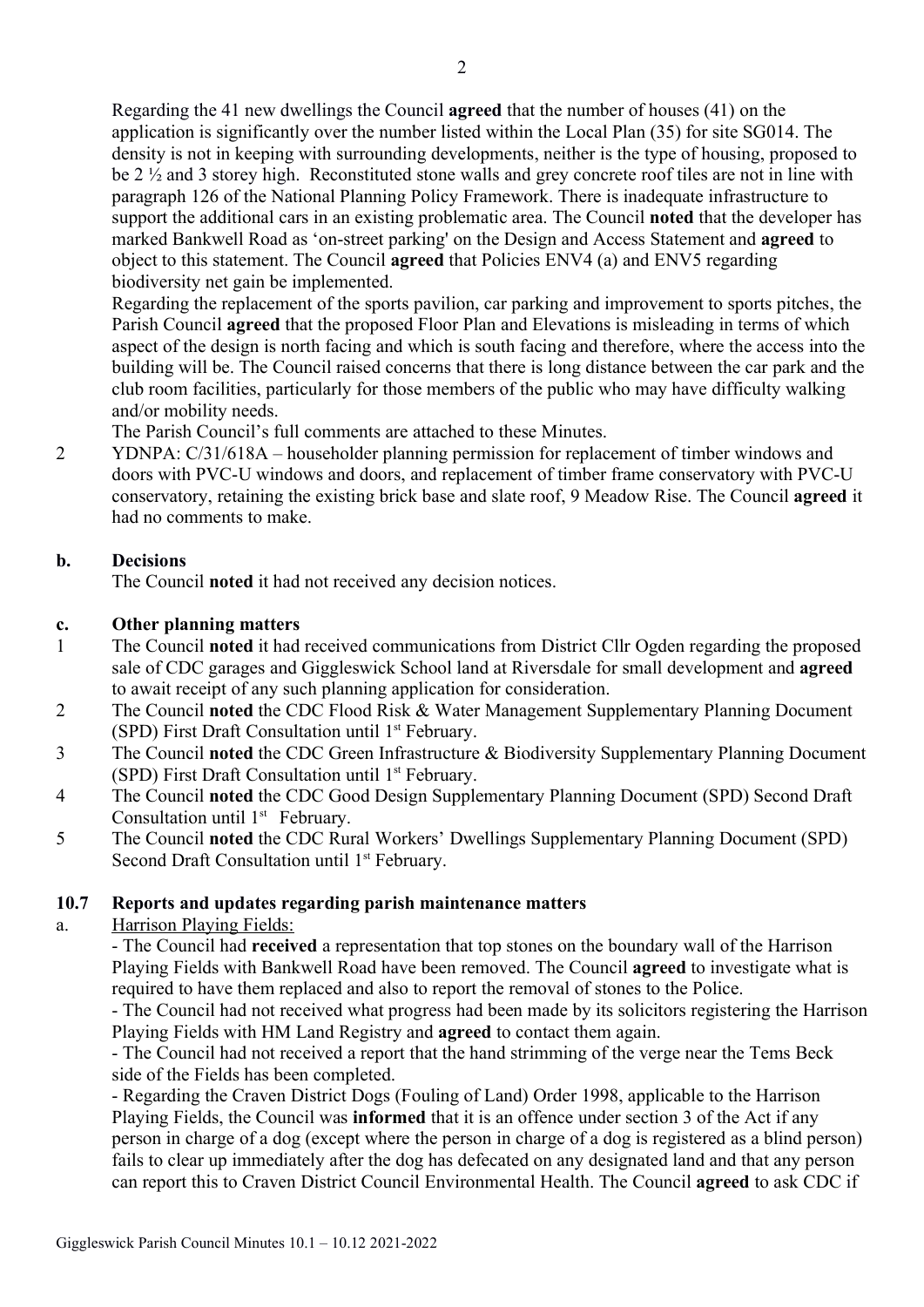their dog wardens could patrol the HPF more frequently. The Council also agreed to not pursue raising a Dog Control Order to keep dogs on a lead and to prevent dogs from entering the children's play area and the fenced off pitch for the time being but instead await the proposal from Members of the Working Group for the wording on permanent signage at all entrances to address these two issues.

- The Council agreed to discuss the draft Risk Assessment at a future Parish Council meeting.

b. street lighting:

The Council was informed that LP37 at Otters Rise and LP32 near the staff entrance into Settle College are still not working. The Council noted that LP6 at the top of Belle Hill has been reported as faulty. The Council agreed to forward the NYCC Highways contact details to County Cllr Staveley.

c. protection of bridge over Tems Beck to Tems Street

The Council decided to await the assessment report from the NYCC engineer for the best location of a bollard in order to mitigate issues concerning the weak bridge, and consider alternatives such as installation of a 'no entry' sign on the abandoned post nearby the entrance to the bridge and amending the road sign at Bucks Lane at Raines Road, leading to Tems Street to include a 'dead end' mark, at a future meeting.

d. update regarding clearing of vegetation on Riverside Path

Cllr Jones reported that the contractor has completed the clearing of vegetation on the Riverside Path, from Kendalmans to Sandholme Close from path to fence, including an area of land in front of the bench facing Arla Dairy and the verge downstream from the fence on the left hand site to where the wall drops and along to Sandholme Close.

e. verges maintenance

The Council had not received a report that the strimming of the verge on Raines Road from Southend to the footpath across to Bankwell Road, the verge on Bankwell Road from Sandholme Barn to Kendalmans, and the triangle at the top of Belle Hill has been completed.

# f. update regarding refreshing of roundels and installation of additional roundels on Bankwell Road and Raines road

The Council noted the reply by NYCC Highways that all roundels in the 20mph zone were refreshed in August 2021 and, on inspection, are all in excellent condition. NYCC no longer use red surfacing on roundels because of the cost of installation and maintenance. The request for a pair of roundels on Raines Road near the mini roundabout will not be carried out as this area is not within the 20mph zone. NYCC will place an order for two additional pairs of roundels on Bankwell Road spaced between Beggars Wife Bridge and Kendalmans.

g. further issues relating to NYCC Highways

The Council noted correspondence from NYCC Highways Project Engineer to Giggleswick School Project Manager that the road warning sign for the Mill Hill Lane junction has been installed against the wall adjacent to the B6480.

Cllr Airey reported that the drain covers on Paley Green Lane, somewhere between Craven Ridge Lane End and the Railway bridge just by Paley Green Farm are covered by grass that has grown from the verge side into the road. The Council agreed to contact NYCC Highways and ask them to investigate this matter and make sure that all drains are in good working order.

# 10.8 Reports and updates on parish matters other than maintenance

a. The Queen's Platinum Jubilee Beacons – 2 June 2022 and The Queen's Green Canopy Initiative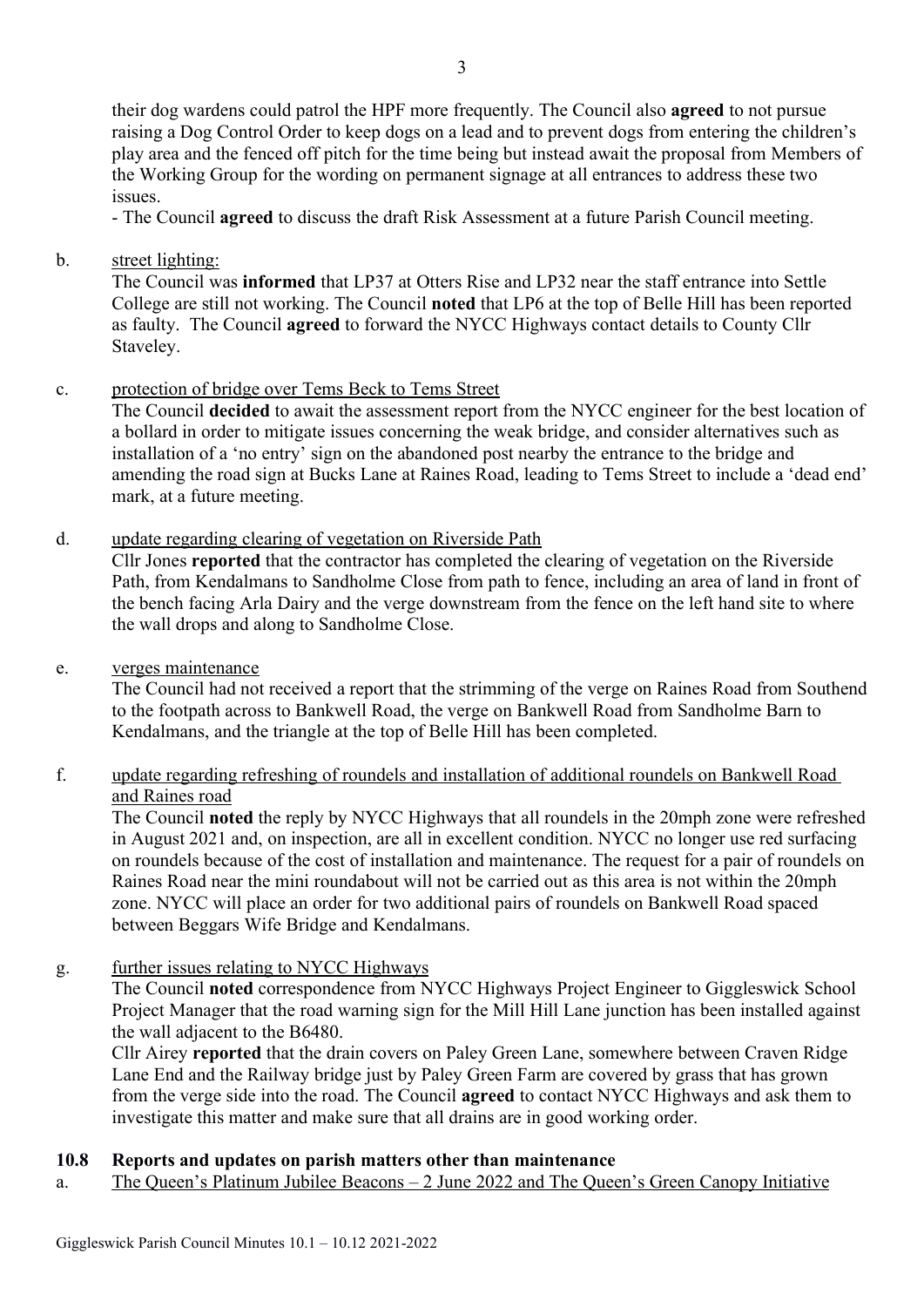The Council was informed that The Queen's Platinum Jubilee celebrations will be held over the four day weekend, Thursday  $2<sup>nd</sup>$  June to Sunday  $5<sup>th</sup>$  June 2022 and **agreed** that the community might wish to be involved. Cllr Williamson will write an article for the Craven Herald and Cllr Jones will contact the Primary School Headteacher to canvass ideas for the community to celebrate this event. The Council resolved to approve payment of The Queen's Green Canopy Initiative plaque in advance of any work leaving the workshop.

### b. To set specific meeting dates for 2022

The Council **agreed** to hold the Giggleswick Charities Trustees Annual meeting on  $8<sup>th</sup>$  February at 7.00 pm.

The Council was informed that in an election year, the Annual Meeting of the Council must be held on or within 14 days after the day on which the councillors elected at the election take office. The Council decided to ask CDC for clarification if the Annual Meeting of the Council can be lawfully held on  $10<sup>th</sup>$  May, four days after the date of the elections.

The Council **agreed** to hold the Annual Parish Meeting on 14<sup>th</sup> June.

### 10.9 Financial Matters

- a. The Council approved the Financial Statements, including the bank reconciliation to 31 December 2021 and it noted the total balance of all accounts as £27,074.71, with £6,090.37 in revenue and £20,984.34 in capital funds.
- b. The Council noted that HSBC has introduced bank charges and a bank charge of £5.00 for maintaining the account and  $\text{\pounds}0.80$  for handling cheques will be deducted from the account on  $21^{\text{st}}$ January.
- c. The Council resolved to approve payment of the following accounts:-
	- the Slate Workshop of £170.00 for the Queen's Green Canopy plaque;
		- R.B. Askew Contracting Ltd of £518.40 for hedge trimming;

- clerk's salary of £499.20 for January 2022; £69.84 as expenses for annual website renewal; and £161.14 as expenses for 3rd quarter of finance year 2021-2022, October to December 2021;

- d. The Council noted receipt of £42.04 from Electricity North West as annual wayleave payments. The Council noted receipt of £287.00 from the Foster and Poor Close Charity to the Trustees of the Giggleswick Charities.
- e. Cllrs Ewin-Newhouse and Jones **verified** the bank statements for the  $3<sup>rd</sup>$  quarter of the Financial Year 2021-2022, October to December 2021 and reported that no issues have been found.
- f. The Council noted the reply from Giggleswick Primary School to its request for more detailed financial information relating to their Forest School costings and decided in principle to donate a specific item. The Council agreed to contact the Primary School again and ask to be informed of final costings for the required items in order it can consider a donation.

#### 10.10 Reports on or notice of meetings of other bodies

- \* Giggleswick Gardening Group Litter Picking Section Report 2021
- \* NYCC: Skipton and Ripon Area Constituency Committee Meeting 7/1
- \* YLCA: White Rose Update 17/12; 7/1; Law and Governance Bulletin 23/12; Craven Branch meeting dates 2022; Training Programme January, February, March; Remote Conference 25/3
- \* Rural Services Network: the Rural Bulletin 21/12; 5/1; 11/1; Rural funding digest January edition
- \* Clerks & Councils Direct, January 2022, issue 138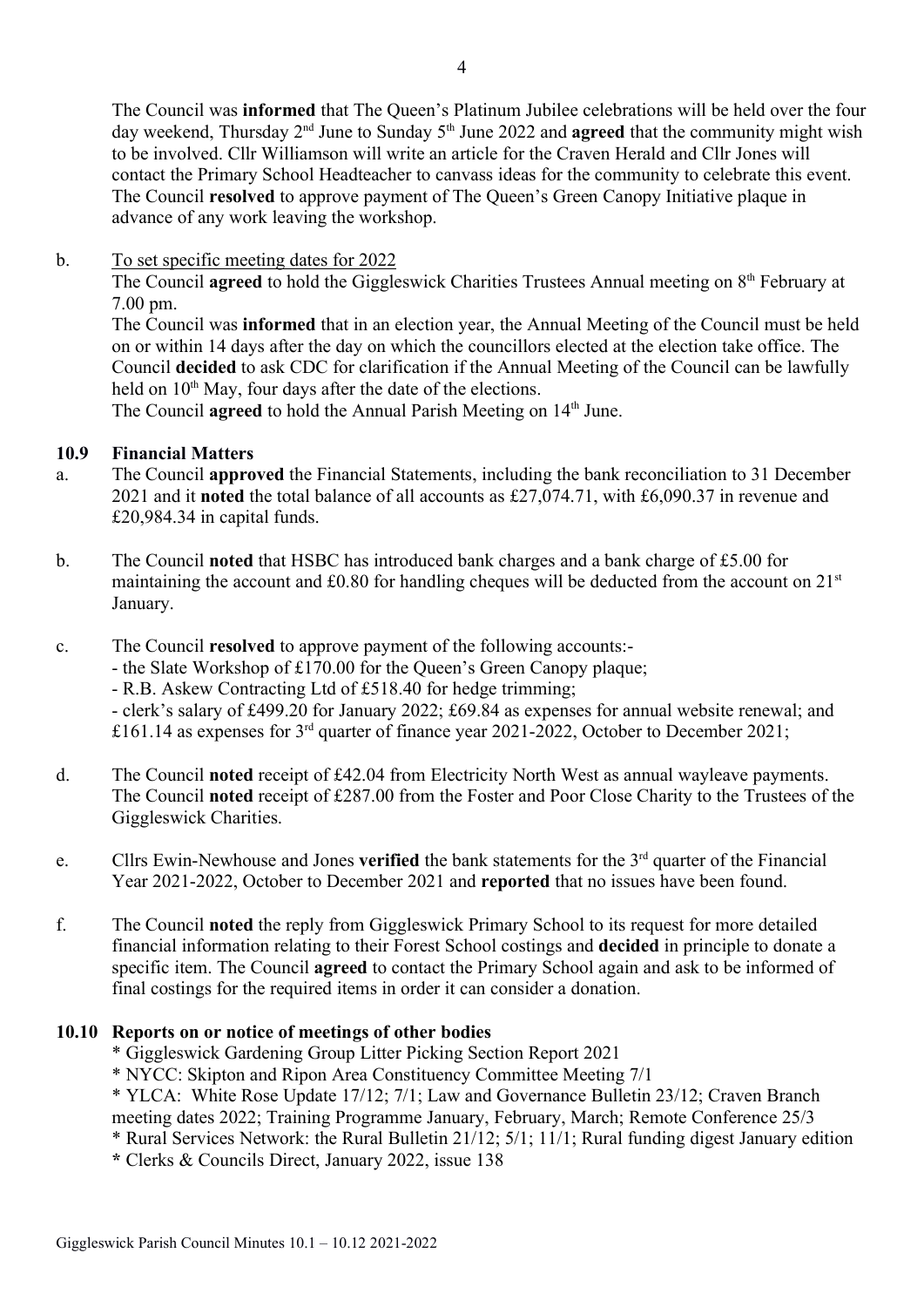# 10.11 Reports / comments on other matters for information only, or for inclusion on a future agenda

a. Cllr Coleman reported that Settle Swimming Pool is closed for the time being following the damage to the roof after stormy weather.

### 10.12 Date and time of the next Parish Council Meeting

The Council **confirmed** the date of the next Parish Council Meeting as  $8<sup>th</sup>$  February 2022 at 7.30 pm at the Parish Rooms. This meeting is preceded by the Giggleswick Charities Trustees Annual Meeting at 7.00 pm.

There being no further business to discuss the Chairman closed the meeting at 21.04.

M. Hill Clerk to the Council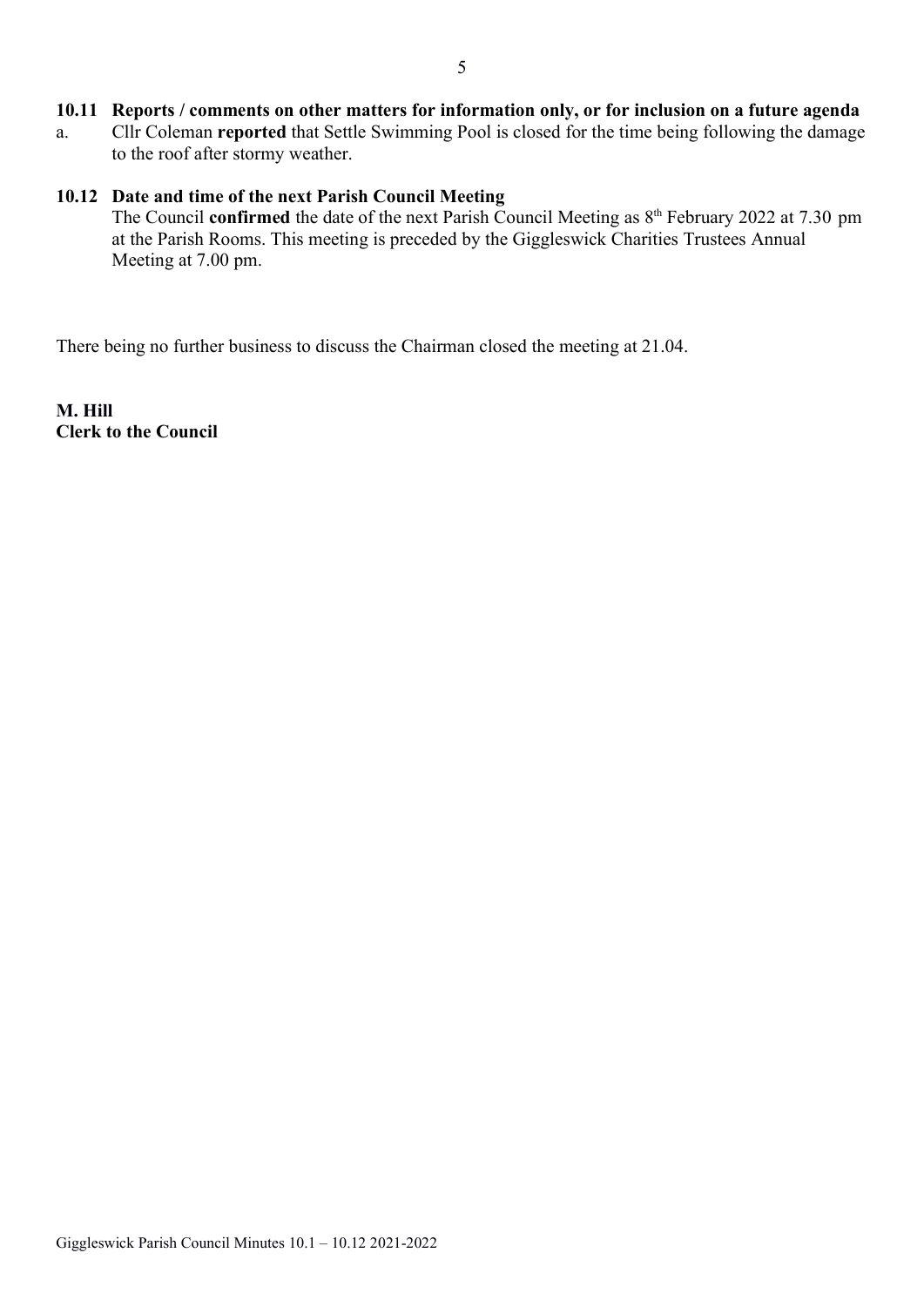# Application Number 2021/23539/FUL – 41 no. new dwellings, associated landscaping and infrastructure works, replacement sports pavilion, car parking and improvements to sports pitches. Location: Land At Lords Close, Giggleswick

Giggleswick Parish Council considered this planning application at its meeting on 11<sup>th</sup> January and Members agreed to make the following comments:

### 1. housing density

The application has too many dwellings for the site area, classed in the Craven Local Plan for C3 residential use. The number of houses (41) is significantly over the number listed within the Local Plan (35) for site SG014 and is in excess of the total number of dwellings designated for the parish of Giggleswick. The density is not in keeping with surrounding developments. This has resulted in houses packed tightly together with limited green infrastructure.

Members agreed there is a lack of suitable housing for young people and first time buyers.

The Parish Council would suggest asking the developer to consider a maximum of 35 dwellings for the site area.

No Sustainable Design and Construction Statement has been submitted; a requirement for all applications.

# 2. type of housing

The proposed development shows some dwellings to be 2 1/2 and some to be 3 storey high. This is not in keeping with the surrounding developments and is likely to cause impact on neighbouring dwellings on Lord's Close, Sandholme Close and Station Road.

### 3. materials to be used

Paragraph 126 of the National Planning Policy Framework states: 'The creation of high quality, beautiful and sustainable buildings and places is fundamental to what the planning and development process should achieve. Good design is a key aspect of sustainable development, creates better places in which to live and work and helps make development acceptable to communities'.

Reconstituted stone walls and grey concrete roof tiles are not in line with this Framework and the Parish Council would suggest asking the developer to consider stone walls to the front of the dwellings in order to improve the appearance.

# 4. existing highways

Inadequate infrastructure to support the additional cars (the plan proposes parking for an additional 107 cars) in an existing problematic area. The junction of Raines Road with Bankwell Road at Beggars Wife Bridge is very narrow (single passing only) and has no footway for pedestrians. This route is frequently used by pedestrians to Giggleswick Railway Station.

Bankwell Road is narrow and frequently has cars parked along its route, therefore, making single passing only. The Parish Council noted that this is marked on the Design and Access statement provided by the developer as 'on-street parking'. The Parish Council objects to this statement as this is definitely not designated as on-street parking. Cars parked here can significantly narrow the road and can lead to cars being parked upon and blocking the pavement, causing issues for pedestrians, wheelchair users and prams. The existing footpath to the north of the site, from Lord's Close to the Riverside path, is in a poor state of repair and is in urgent need of upgrade. This is the most accessible route for pedestrians to Settle Railway Station.

# 5. infrastructure

The infrastructure for access to healthcare is inadequate.

#### 6. biodiversity net gain